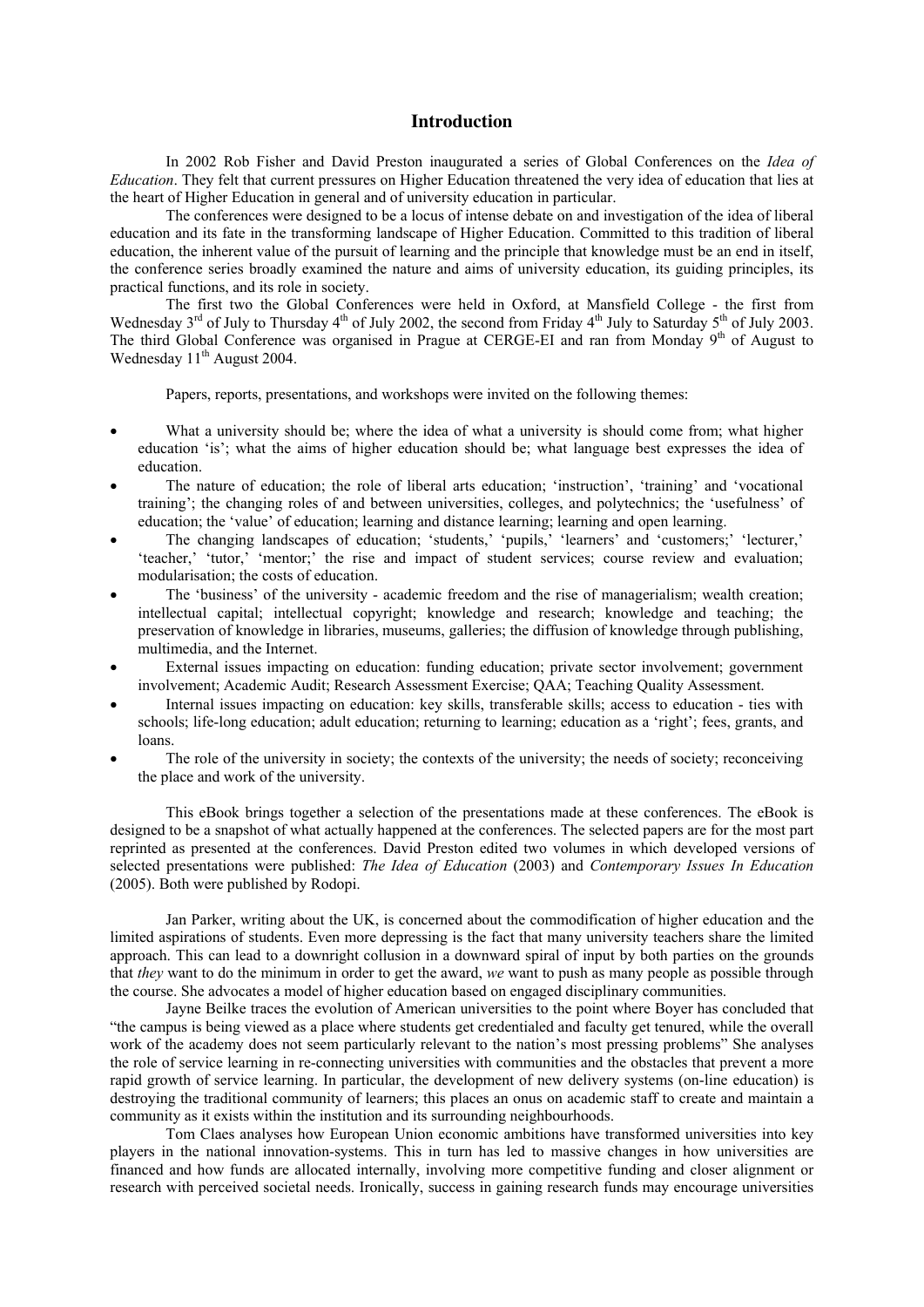to move staff away from teaching towards concentration on research, abandoning the Humboldtian ideal of staff teaching and researching. While Claes cites a recent European expert group that saw merit in maintaining the traditional research-teaching nexus, he does not seem to be convinced that the trend towards a growing rift between teaching and research will be avoided.

Trends in the former communist country of the Czech Republic, researched by Anna Vitaskova, echo some of the ideas of Beilke and Claes. She concluded that transformation in the Czech Republic is now driven by the creation of a knowledge-based society. This in turn requires entrepreneurial universities that interact with non-academic knowledge producers, encourage practical knowledge and achieve timely diffusion of innovation. Meanwhile, on the other side of the world in Australia, the practice of using business management tools to ensure quality in universities is criticised by Trudi Cooper. These quality management tools assume a customersupplier relationship in which quality is based on meeting customer expectations; this is quite inappropriate for a higher education setting.

In his second contribution to this collection Claes uses analytical ethics to analyse the debate on the nature of the university. He contrasts the Traditionalist and Innovative models of universities, thereby highlighting many of the changes that have taken place in universities in recent decades (in the role of professors, allocation of research funding, management of institution, etc.). He concludes that the university has become one of the centrepieces of our culture. For that reason, he is not surprised that laying claims on the term "university" is so important and that the word "university" is a prize well worth winning.

While many of the contributions have highlighted elements of the crisis facing universities, Marcel Dube strikes a more optimistic note in his description of a new inter-disciplinary degree in Law and Biotechnology in Canada. He sees this development as fulfilling the idea of Herbert Spencer that the great aim of education is not knowledge but action. Are we moving into a brave new world of inter-disciplinarity? To illustrate that this move to new modes of teaching and learning will not be all plain sailing, we have Anne Grant's description of the difficulties that faced nursing educators in Ireland when they moved the study of nursing into a traditional university. The differences in culture and organisation structure in Nursing Schools and universities were great and the first moves towards integration caused stress for nurse educators. But Grant remains optimistic that nurse teachers will in time find their niche in higher education. Meanwhile, Carola Boehm describes the problems that have faced Music Technology as an inter-disciplinary study in UK universities (and she sees these problems as extending both well beyond British shores and beyond Music Technology). While there are problems in its integration in discipline-specific structures, she advocates a possible solution in "Vertical Centres for Teaching and Research".

More evidence of the brave new world, this time in regard to teacher education, is offered by Daly, Pachler and Lambert in their description of the development of an innovative Masters degree in Teaching at London's Institute of Education. Their work is also based on Boyer's "scholarship of teaching" (see references to Beilke above) but their approach seeks to develop a shared knowledge construction at a distance through computer-mediated communication. They concluded that unless such novel ways to teacher development are conceived and unless higher education teacher education is prepared to re-conceptualise its role, purpose and nature, lifelong teacher learning is in danger of remaining mere rhetoric. Georgia Nikolaidou also advocates the use of ICT, this time to aid the teaching of music to Primary school children.

One of the effects of the Bologna Process on higher education is to encourage greater alignment of curricula in similar programmes in different European countries. Peric *et al* have developed a mathematical approach to measuring the differences between programmes, as an aid to determining whether programmes are suitable for student exchange programmes. While their model was developed in respect of Engineering programmes in Serbia, it may be applied more generally.

Long *et al* start their contribution by maintaining that UK students increasingly perceive themselves to be customers of a service (because of the funding arrangements and other factors) and that this has been the case in postgraduate education for some time. Students as customers require quality service to match their needs and so Long *et al* sought to develop a "service template", particularly to serve postgraduate distance students. In a related paper, Tony Tricker, who is part of the "et al" in Long *et al*, provides an analysis of how student expectations have changed over the last three decades.

Elaine Fisher and Kevin Fisher have researched the views of teachers within Further Education in the UK, in the context of extensive changes in the environment in which they work. They have sought to discover the culture of the sector and the views of practitioners on what may be useful in producing a professional ethos. Money and recognition figured strongly in the responses. Their work is continuing as a longitudinal study.

 Linking all of these contributions was a strong sense of agreement that major changes are occurring in the life of universities. Some saw the changes as threatening and requiring a concerted effort to resist them; others, perhaps bowing to the inevitable, described strategies that embraced the changes and sought to re-define the role of the university. It was clear from the contributions from many countries that the changes were not confined to a few countries, but rather were widespread within Europe and North America.